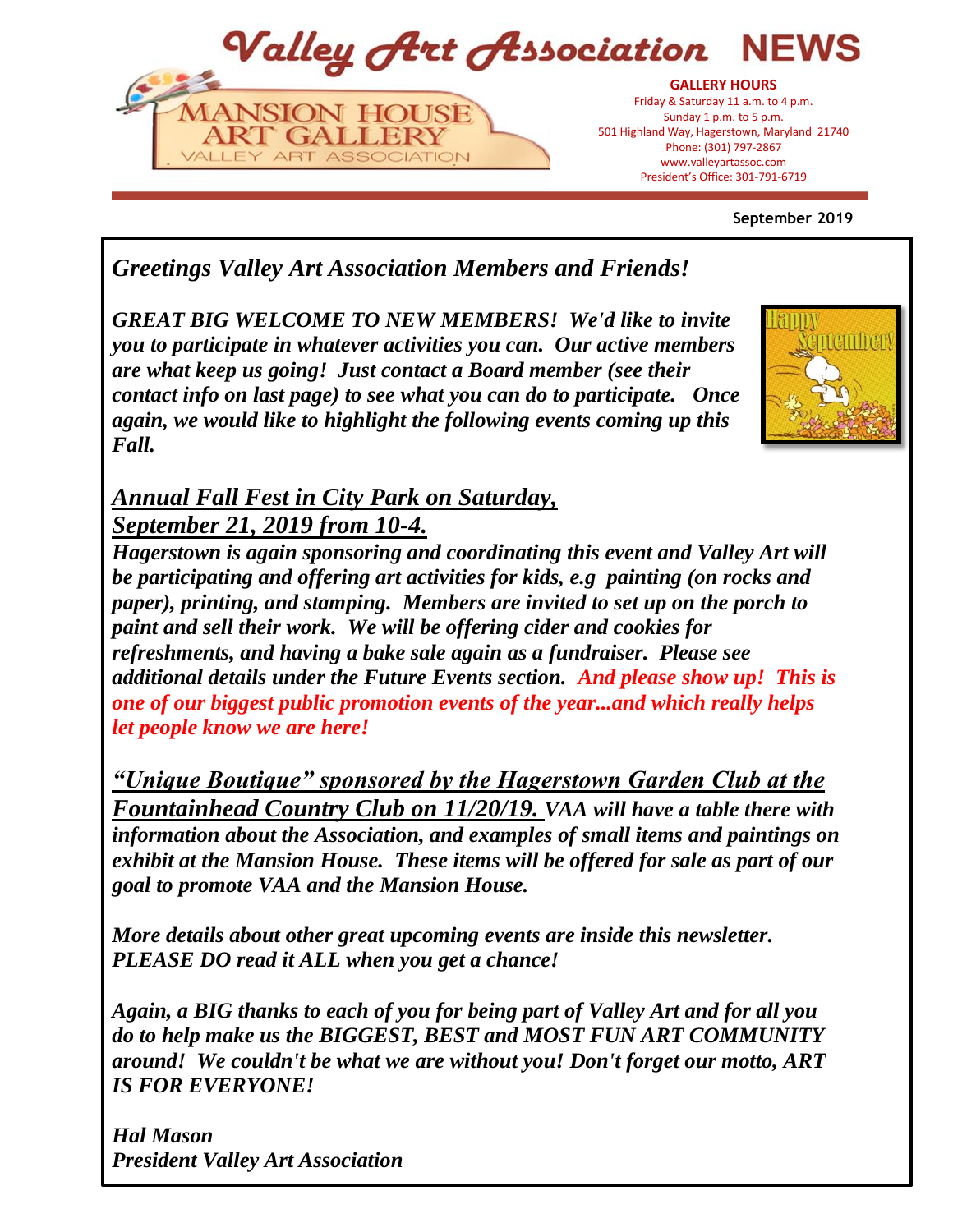### **Membership News**

## **Information about the VAA Membership List**

**A current Membership List is kept on the desk at the Mansion House. It is kept up-to-date by the treasurer and includes information as to whether VAA dues have been received.** 

**Membership dues are \$30 for July 1, 2019 through June 30, 2020, and are nonrefundable. If you wish to check the status of your dues or if you have any changes to your contact information, please call the Mansion House during its open hours and the sitter will write the changes on the list.**

> **Valley Art Association/Mansion House Policies Attention All Gallery Members**

**Mansion House Sales Policy with regard to Maryland Sales and Use Tax (SUT) Valley Art Members who sell anything (artwork, crafts, etc.) in the Mansion house must have a Maryland State Sales and Use Tax ID. Valley Art Association collects sales tax on all sales, and the sales tax money collected is paid to the member. It is the responsibility of the member to then pay that amount to the Maryland State Comptroller. Members need to provide their Sales Tax ID number to the Valley Art Association.** 

**If members wish to only display their work, but not sell it, they should mark their items "NFS" for NOT FOR SALE. They can provide their contact info in the event customers want to purchase from the member directly.** 

**When you are preparing sales slips, please include the following:**

**Sales Tax**

 **Your Initials or name on the sales slip to identify who took care of the sale Payment – cash, credit card or personal checks accepted.**

**Identification – you may be requested to present your name, address & phone number and/or asked to present I.D. This information will not be given to 3rd parties, nor used for solicitation purposes.**

**Discounts – are at the sole discretion of the artist.**

**Returns – returns and other transaction adjustments may only be arranged between the artist and purchaser.**

**Thank you for your support. Enjoy!**

**Please contact Donna Mason: 301-791-6719 if you require training on the above.**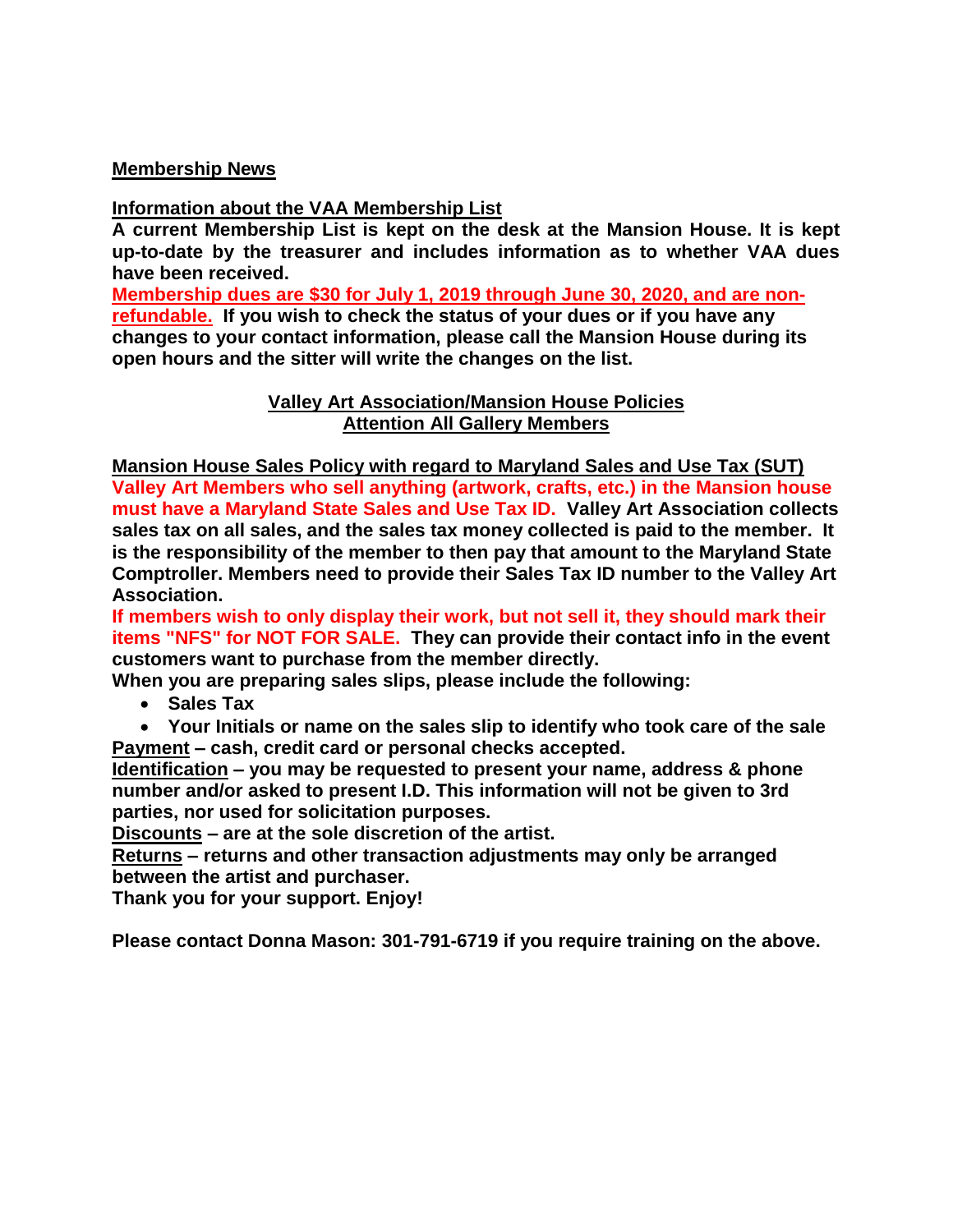## **Artist Bios**

**We are asking all of our members to update (or create) their resumes for our Artist Book. Carol Gwin will be the contact person for this. Please send your updated or new resume to Carol at howiegwin@verizon.net or mail it to her at the following address:**

| <b>Carol Gwin</b>    |  |
|----------------------|--|
| 1271 Fairchild Ave.  |  |
| Hagerstown, MD 21742 |  |

## **\*All Member (and Solo) Shows 2019-2020**

**All artwork should be ready to hang with a wire on the back. Paintings can be dropped off the weekend before the show during open hours: 11 to 4 on Friday and Saturday and 1 to 5 on Sunday. Drop/off pick up on Tuesday morning before the show opens. The new show will be hung from 10 AM to 12 Noon and anyone willing to help will be welcomed with open arms.** 

| <b>Month</b>                | <b>Title/Exhibitor</b>                  | <b>Drop Off Dates</b> | Opening            | <b>Closing</b>      | <b>Pick Up Date</b> |
|-----------------------------|-----------------------------------------|-----------------------|--------------------|---------------------|---------------------|
| September 2019              | Make Me Laugh*                          | <b>August 30-</b>     | September 6        | <b>September</b>    | October 1           |
|                             |                                         | September 1           |                    | 29                  |                     |
| October 2019                | <b>Abstract Show*</b>                   | September 27-         | October 4          | October 27          | October 29          |
|                             |                                         | 29                    |                    |                     |                     |
| November 2019               | <b>Dragons, Fairies</b>                 | October 25-27         | November 1         | December 1          | December 3          |
|                             | and Fantasies*                          |                       |                    |                     |                     |
| December2019/January        | <b>Winter Nights;</b>                   | November 29-          | December 6         | January 26          | January 28          |
| 2020                        | <b>Winter Lights*</b>                   | December 1            | 2019               | 2020                | 2020                |
| February 2020               | <b>Bonita Conry Solo</b><br><b>Show</b> | <b>NA</b>             | January 31<br>2020 | February 23<br>2020 | <b>NA</b>           |
| <b>March 2020</b>           | <b>Nicole Troup Solo</b>                | <b>NA</b>             | <b>February 28</b> | March 29            | <b>NA</b>           |
|                             | Show "Heroes"                           |                       |                    |                     |                     |
| <b>April 2020</b>           | <b>Waynesboro Studio</b><br>Art Club*   | <b>NA</b>             | April 3            | April 26            | <b>NA</b>           |
| <b>May 2020</b>             | In My Garden*                           | <b>April 24-26</b>    | May 1              | <b>May 31</b>       | June 2              |
|                             | (Blossoms, Bees,                        |                       |                    |                     |                     |
|                             | <b>Butterflies &amp; Birds)</b>         |                       |                    |                     |                     |
| <b>June &amp; July 2020</b> | Art Is For Everyone*                    | May 29-31             | June 5             | July 26             | July 28             |
| August 2020                 | Vacay Daze*                             | <b>July 24-26</b>     | July 31            | <b>August 30</b>    | September 1         |
|                             | (Vacations)                             |                       |                    |                     |                     |
| <b>September (Labor Day</b> | <b>Working Life:</b>                    | <b>August 28-30</b>   | September 4        | September           | September           |
| <b>Show) 2020</b>           | Hands, Mind &                           |                       |                    | 27                  | 29                  |
|                             | Heart*                                  |                       |                    |                     |                     |
| October 2020                | "Earth, Wind and                        | September 25-         | October 2          | November 1          | November 3          |
|                             | Fire"*                                  | 27                    |                    |                     |                     |
| November 2020               | <b>Teachers/Students</b>                | <b>NA</b>             | November 6         | <b>November</b>     | <b>NA</b>           |
|                             | Show* (see note                         |                       |                    | 29                  |                     |
|                             | below)*                                 |                       |                    |                     |                     |
| December 2020-              | Dazzle*                                 | November 27-          | December 4         | January 31,         | February 2,         |
| January 2021                |                                         | 29                    | 2020               | 2021                | 2021                |

*(The "Teachers/Student" Show will feature Valley Art members who are teachers exhibiting with their students.)*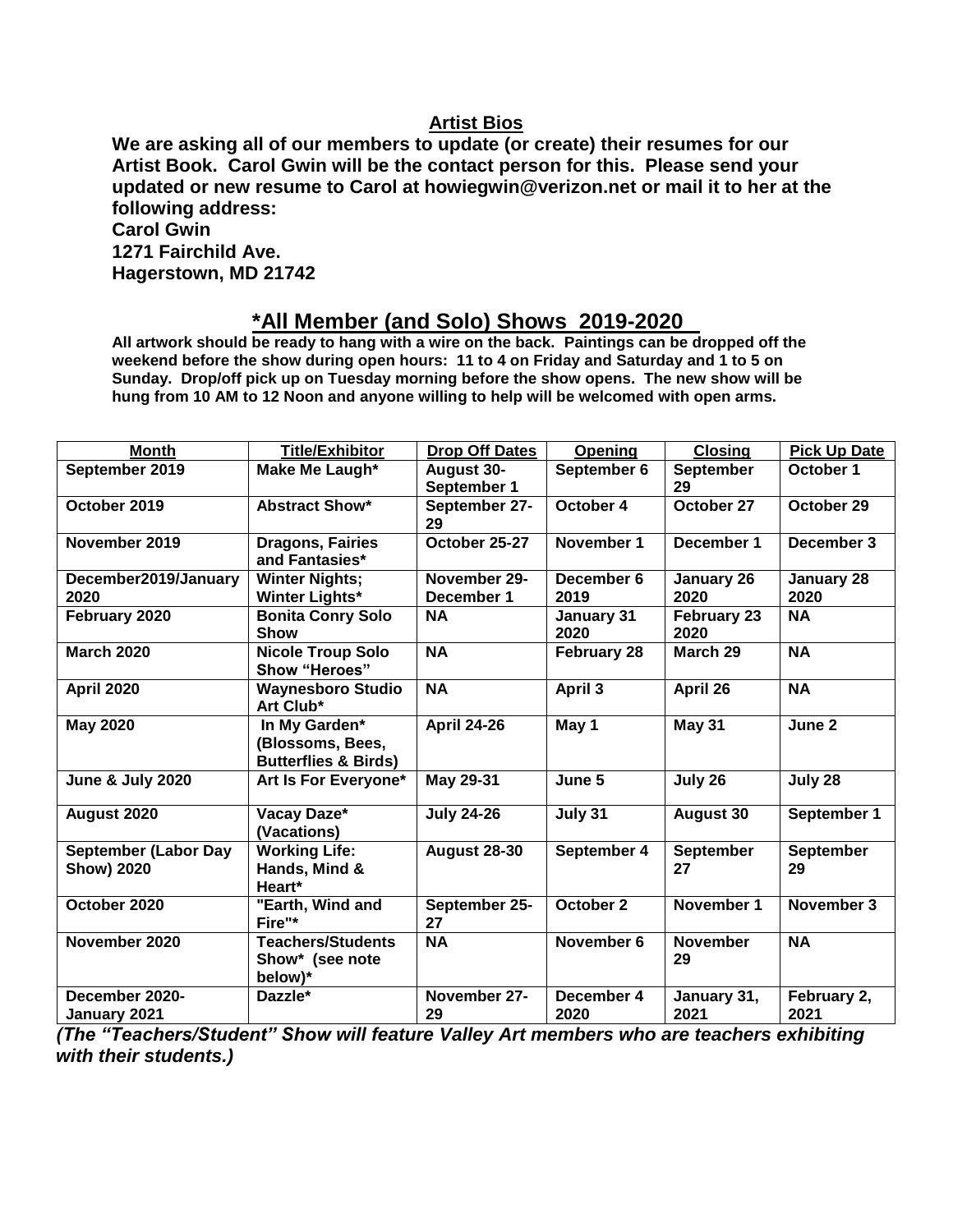## **Valley Art Association 2019-2020 Meeting Schedule**

| 9/21/19    | <b>Fall Fest</b>       |                        |                       |
|------------|------------------------|------------------------|-----------------------|
| 9/25/2019  | <b>Business</b>        | 7:30pm Demo by         |                       |
|            | <b>Meeting and</b>     | <b>Nicole Troup</b>    |                       |
|            | <b>Snacks</b>          |                        |                       |
| 10/23/2019 | <b>Business</b>        | 7:30pm Demo by         |                       |
|            | <b>Meeting and</b>     | <b>Katriel Srebnik</b> |                       |
|            | <b>Snacks</b>          |                        |                       |
| 11/20/2019 | <b>Business</b>        | 7:30pm Demo by         |                       |
|            | <b>Meeting and</b>     | <b>David Bottini</b>   |                       |
|            | <b>Snacks</b>          |                        |                       |
| 12/6/2019  | <b>Tree Lighting</b>   |                        |                       |
| 12/7/2019  | <b>Christmas Lunch</b> |                        | <b>Fireside</b>       |
| 1/22/2020  | Show-cial (which       |                        | <b>Members please</b> |
|            | means "get             |                        | bring a painting of   |
|            | together")             |                        | your own plus         |
|            |                        |                        | finger food to share  |
| 2/26/2020  | <b>Business</b>        | 7:30pm Demo by         |                       |
|            | <b>Meeting and</b>     | <b>Eric Carter</b>     |                       |
|            | <b>Snacks</b>          |                        |                       |
| 3/25/2020  | <b>Business</b>        | 7:30pm Demo by         |                       |
|            | <b>Meeting and</b>     | Joseph and Trudy       |                       |
|            | <b>Snacks</b>          | Gembe-Palughi          |                       |
| 4/22/2020  | <b>Business</b>        | 7:30pm Demo by         |                       |
|            | <b>Meeting and</b>     | <b>David Good</b>      |                       |
|            | <b>Snacks</b>          |                        |                       |
| 5/27/2020  | <b>Business</b>        | 7:30pm Demo by         |                       |
|            | <b>Meeting and</b>     | <b>Lynn Ferris</b>     |                       |
|            | <b>Snacks</b>          |                        |                       |
| 6/24/2020  | <b>Member's picnic</b> |                        | <b>Fried chicken</b>  |
|            | on Porch               |                        | /drinks members       |
|            |                        |                        | bring side dishes     |

#### **Future Events:**

#### **Mark your calendar!!!**

### **Annual Fall Fest in City Park on Saturday, September 21, 2019 from 10-4.**

**Hagerstown is again sponsoring and coordinating this event and Valley Art will be participating and offering art activities for kids, e.g painting (on rocks and paper), printing, and stamping. Members are invited to set up on the porch to paint and sell their work. We will be offering cider and cookies for refreshments, and having a bake sale again as a fundraiser.**

**So, to make this happen, we need volunteers for the following:**

- **1. People to help with the kids' art tables —we'd like to have at least 6 people there during the day, (if you can't commit to all day, we'd love to have you for whatever period you can help)**
- **2. People to help set up and replenish the refreshments, (2 people would be good)**
- **3. Artists to paint and display their work for sale on the porch, (as many as will fit)**
- **4. People to donate baked goods for the bake sale, (everyone!?)**
- **5. People to oversee the bake sale on 9/21, (1 or 2 should work).**

**If you would be willing to help that day, please contact Sue Parker at 304-258-4046 or susanparker@frontier.com, or put your name on the sign-up sheet that we will have on the desk at the Mansion House.**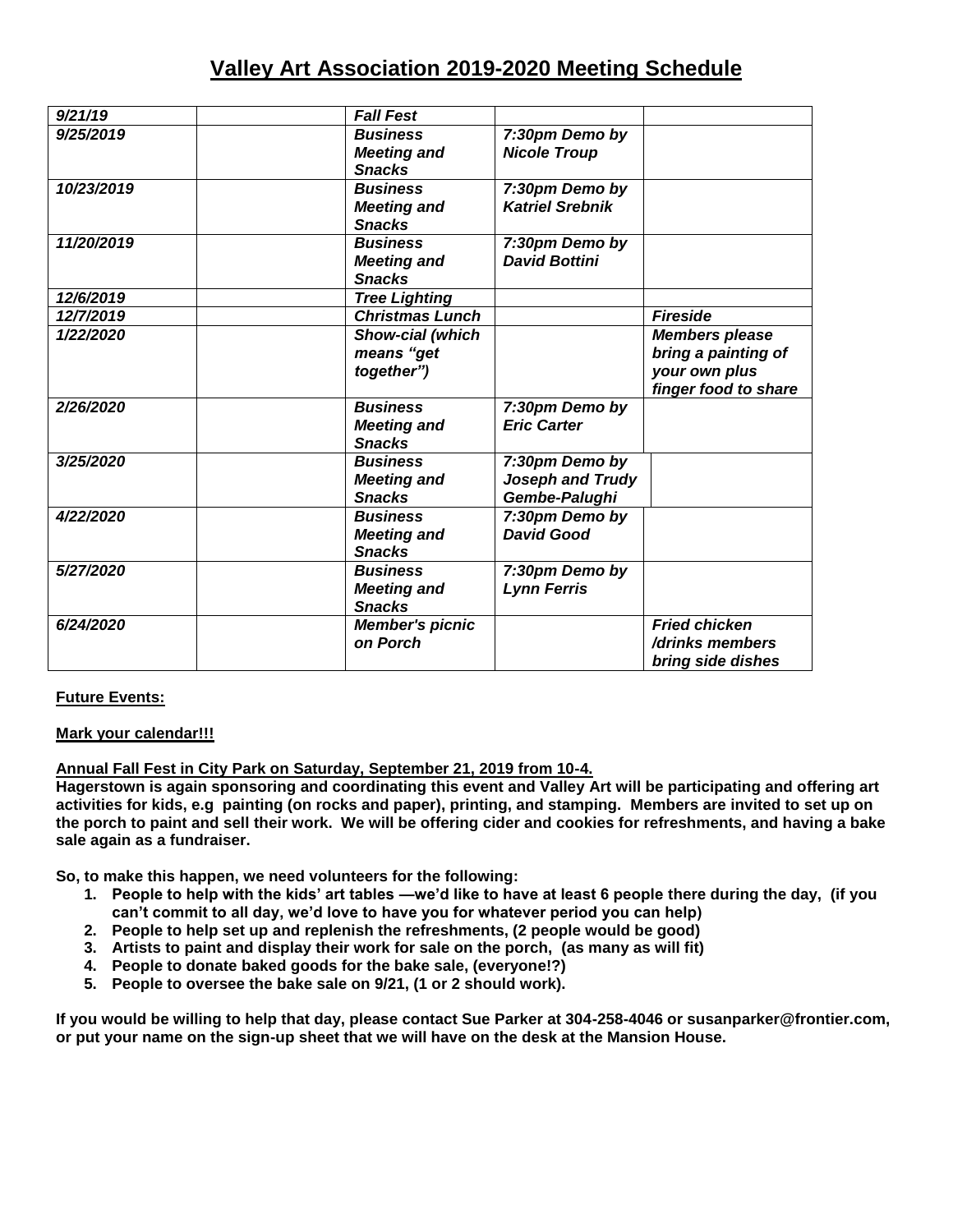**Nicole Troup - Child Portrait and Gold Leaf Workshop On Monday, October 7, 2019, we will have a one-day 7 hour portrait workshop with Nicole Troup. The emphasis will be on child portraiture utilizing Golden Open Acrylics and the application of gold metal leaf. The cost is \$80 for VAA and Museum members and \$90 for nonmembers. Bring a packed lunch. Minimum number of participants is 5 and the maximum is 9. To register for the workshop, and for further details, please contact Elaine Wolfe at [valleyartinfo@gmail.com](mailto:valleyartinfo@gmail.com) or call 304-754-5116.**

**Weekly Acrylic Painting Studio with David Bottini Two hour evening studios from 6 PM to 8 PM on Mondays at the Mansion House, beginning on October 14th. These will be in four week sessions, and will be continued on an ongoing basis. Students will have the opportunity to explore their personal development with professional guidance, input and instruction. The use of glazing techniques in acrylics will be covered. Cost \$70 for 8 hour/4 week session for VAA and Museum members (\$75 for non-members). Minimum 5, maximum 10. To register, and for further details including suggested materials list, please contact Elaine Wolfe as above.**

#### **Donna Mason is hosting a Premier Design's Jewelry Fundraiser for the Valley Art Association**

**Mansion House on Tuesday, November 5, from 6:30 to 8:30 p.m. Dianna Basile a VAA member will show the versatility of the jewelry. If for some reason you will not be playing in the jewelry with us that night, catalogs will be at the Mansion house and on line at premierdesigns.com/diannabasile. Call Dianna at 240-818-1336. Please, get your order to her before Nov.5, as she will be donating 50% of her profit from the event to Valley Art Association and we want your order to count!** 

**"Unique Boutique" sponsored by the Hagerstown Garden Club at the Fountainhead Country Club on 11/20/19. VAA will have a table there with information about the Association, and examples of small items and paintings on exhibit at the Mansion House. These items will be offered for sale as part of our goal to promote VAA and the Mansion House.**

#### **Figure-drawing at the Mansion House**

**Professional models. No instruction. Any medium. Gesture and 20 minutes poses with occasional long pose session. Only cost is shared model fees. The sessions are now being held on Mondays, from 10 - 1. September sessions will be on the 9th and the 23rd. During October - December there will be three sessions per month, starting on October 14th. Drop-in O.K., but please contact Elaine Wolfe to confirm coming at valleyartinfo@gmail.com or 304-754-5116.**

**NOTE: Michael Davis has expressed interest in giving a one-day figure-drawing workshop. If interested, please contact Elaine as above.**

#### **Painting Groups at the Mansion House**

**Tuesday: 10am to 3--ish Call Donna Mason 301-791-6719**

**Wednesday: 10am to 2pm. Bring your lunch and paints, any medium. For more information call Audrey Mentzer at 301-739-8112 or Ruth Peyton at 301-223-8688.**

#### **Oil and Acrylic Art Classes with Marjorie Tressler**

**The Wednesday classes at the Mansion House are still the 1st and 3rd Wednesdays 6:30-9pm. All classes are for the novice to advanced painters who want to study oil or acrylic plus drawing. \$65.00 for 6 classes and are continuous. Contact Marjorie at marjorietressler@comcast.net, or 717-762-6791.**

#### **MEMBERS OUTSIDE ACTIVITIES**

**The following section of this newsletter includes activities that our busy members are involved in. Please pay special attention to this section and hopefully you will be able to attend or take part in some of these events.**

#### **Lillian Rhinecker, Solo show of Paintings**

**November 3rd, 1 - 4 PM, at the Boonsboro Shafer Park Community Building. All are welcome to come and join her!**

#### **Council for the Arts: Miniature Art 2019 Annual Exhibition**

**All fine art media are acceptable, including sculpture. Entry fee for 1-4 works is \$25. Deadline is September 27th. Best of Show \$300, 3 Merit Awards of \$100, and Honorable Mentions will be awarded by the judge. The exhibition runs from November 1st through December 18th. For details, go to councilfortharts.net, or email hambersburgcfta@gmail.com or call 717-264-6883 at 81 N. Main St., Chambersburg, PA 17201.**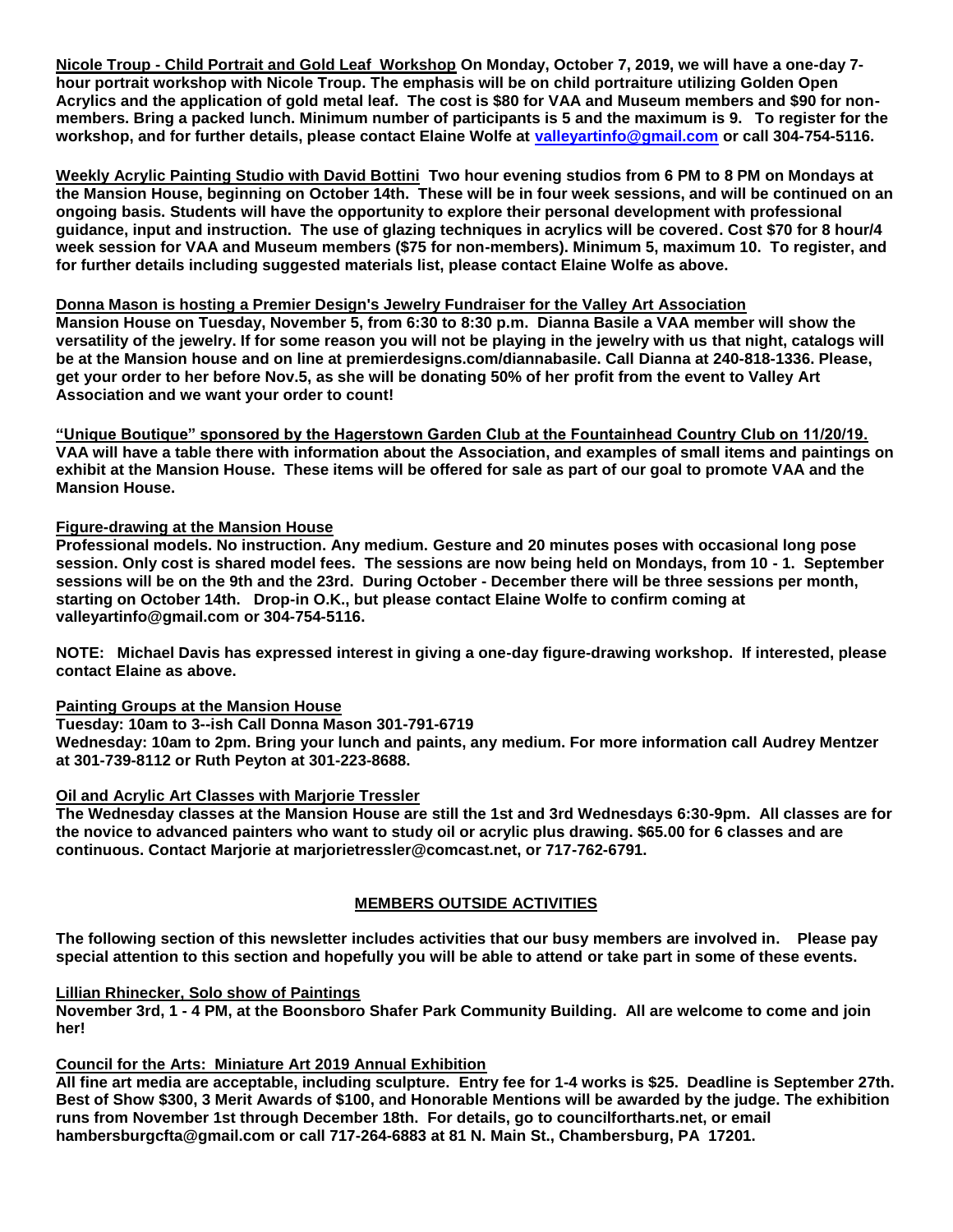**Note: Entry Forms for the Show and flyers for Fall Classes with the Council for the Arts in Chambersburg are available for pickup at the desk in the Mansion House.**

**Marjorie Tressler is conducting 2 art classes at Gallery 35 East every Monday, 9am to 12pm and 1-4pm. Students are taught in the classical way of painting covering oil, acrylic and drawing. These classes are for the novice to the professional who want to improve their skills in a very relaxed and fun atmosphere. Cost: 65.00 for 6 classes and classes are continuous. Contact for more information, Marjorietressler@comcast.net or 717-762- 6791.** 

#### **Artisan Connection with Marjorie Tressler**

**This month's Artisans Connection gathering is again at our home gallery, Gallery 35 East, Monday September 9, 6:30-8:30. Because this was so popular with a wonderful response, we are asking that those attending, if you choose, to bring in a favorite work of art to share with us. Then if you care to, we would like to hear what is so special to you about this piece of your art. So please come see and hear about our area artists and their ART!!! The Artisans Connection is about art and invites all artists from all disciplines, artists, artisans, authors, musicians, poets, and those who love art!!! Artists are asked for topics to discuss, with the goal of sharing art related events and conversation related to the local art community. This is also a way for artists to socialize with food and drink by bringing something for our table to share. No costs or dues. For more information contact: Marjorie Tressler, Founder and Facilitator at marjorietressler@comcast.net or 717-762-6791. PS: The October gathering is at the Mansion House in Hagerstown City Park October 7, the FIRST Monday of October. Thanks and looking forward to seeing all of you both in September and October!!!!** 

**Destination Arts, Waynesboro 42 West Arts Gallery Fine Arts and Crafts, 42 West Main Street, Waynesboro. Donna Bingaman gives oil, acrylic and pastel Classes every Wednesday from 12 - 3pm at Cost per class is \$15. The focus is on drawing, tonal values and color in your art work. Easels, tables, and chairs are available. Bring in a photo of your choosing for painting reference, and enjoy a fun and relaxed atmosphere as Patric Schlee plays flute and soft background music. Refreshments and snacks are provided along with special music every Friday from 5:30 thru 8pm. Free Fine Art and Craft demonstrations are held every Saturday afternoon. Oil painting by Donna Bingaman, Weaving by Pat Beard, Sculpting and Gourd Art with Denny Bingaman, Pottery by Rod Benedict to name a few. 42 West Arts is now accepting 3D artists, sculptures, and fine art crafters. To join or display your work at the Co-Op call Denny or Donna Bingaman at 717-762-8394 or [artsyfolks@embarqmail.com](mailto:artsyfolks@embarqmail.com) Hours: Wednesday 12-3, Thursday 1-4, Friday 5-8, Saturday 10-4, Sunday 1-4**

**Teachers and Art Organizations: Opportunity for Classes/Workshops/Shows/Fundraisers Mary Schurz is offering the use of her beautiful, completely renovated 1859 townhouse on East Potomac Street in Williamsport, MD, for regional artists' use for classes, workshops, shows, demonstrations, fundraisers, etc.. This house has lovely space for receptions, a full kitchen opening onto a terrace and garden (the kitchen could also be used for classes), free off-street parking, several excellent rooms for workshops and classes and storage. She welcomes interest from artists and art organizations, and will be happy to show you through the house. Her email address is maschurz@myact.net, and telephone number is 301-223-2698 and cell number is 240-217-2906.**

**The Mercersburg Historical Society is holding its annual Nancy Horton Heefner Memorial Art Show September 11 through October 14, in the foyer of the Burgin Center for the Arts on the campus of the Mercersburg Academy. The theme is "Potpourri": artists may enter work in any medium and upon any subject matter. This non-juried show is open to residents of Franklin and Fulton counties in Pennsylvania, and Washington County in Maryland. Artists are cordially invited to enter one work. Application forms have been sent out to the membership under a separate email from Elaine Wolf or contact her for further information at valleyartinfo@gmail.com or 304-754-5116.**

#### **TRIPS AND TRAVEL:**

**National Gallery, Washington, D.C.:**

**Verrochio (1433 - 1488), Sculptor and Painter of Renaissance Florence, September 15th through January 12th. The first monographic exhibition of his work in the U.S., with fifty of his masterpieces - paintings, sculptures, drawings. Among his pupils were Leonardo da Vinci and Perugino, and possibly also Botticelli. If interested in making a trip to the National Gallery, please contact Elaine Wolfe at valleyartinfo@gmail.com or call 304-754- 5116.**